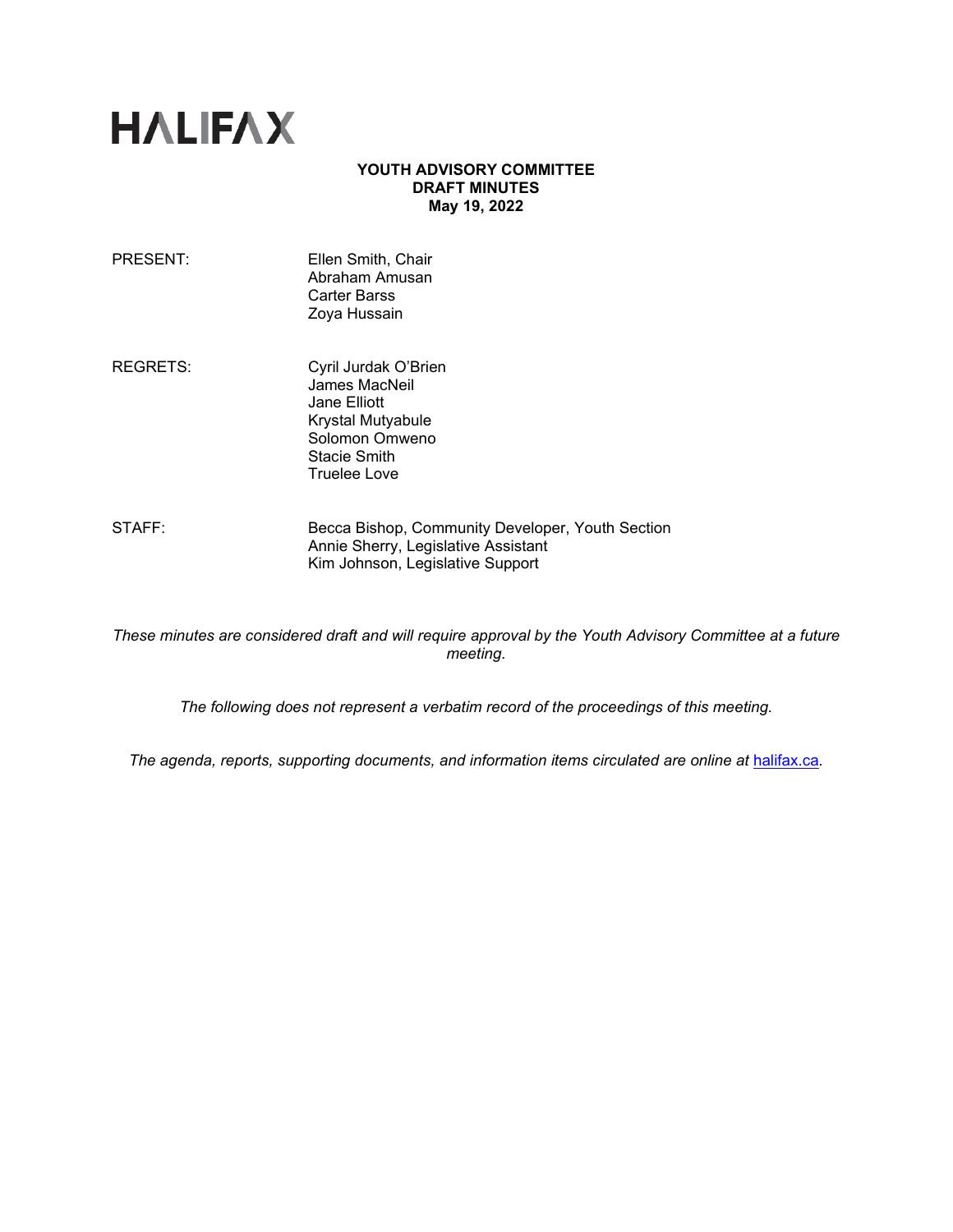*The meeting was called to order at 5:06 p.m. and adjourned at 6:00 p.m.*

# **1. CALL TO ORDER AND LAND ACKNOWLEDGEMENT**

The Chair called the meeting to order at 5:06 p.m. and acknowledged that the meeting took place in the traditional and ancestral territory of the Mi'kmaq people, and that we are all treaty people.

# **1.1 Election of Chair**

Annie Sherry, Legislative Assistant, called for nominations for the position of Chair of the Youth Advisory Committee.

MOVED by Carter Barss, seconded by Zoya Hussain

# **THAT Ellen Smith be nominated for the position of Chair of the Youth Advisory Committee.**

Ellen Smith accepted the nomination for Chair.

# **MOTION PUT AND PASSED.**

Sherry called three times for any further nominations; there were none.

MOVED by Ellen Smith, seconded by Carter Barss

# **THAT nominations for position of Chair close.**

# **MOTION PUT AND PASSED.**

MOVED by Carter Barss, seconded by Abraham Amusan

# **THAT Ellen Smith be elected to the position of Chair of the Youth Advisory Committee.**

# **MOTION PUT AND PASSED.**

Ellen Smith thanked the Committee and offered to mentor new members should they be interested in running for Chair or Vice-Chair in future.

# **1.2 Election of Vice-Chair**

Annie Sherry, Legislative Assistant, called for nominations for the position of Vice-Chair of the Youth Advisory Committee.

MOVED by Carter Barss, seconded by Ellen Smith

# **THAT Zoya Hussain be nominated for the position of Vice-Chair of the Youth Advisory Committee.**

Zoya Hussain accepted the nomination for Vice-Chair.

# **MOTION PUT AND PASSED.**

Sherry called three times for any further nominations; there were none.

MOVED by Carter Barss, seconded by Abraham Amusan

# **THAT nominations for position of Vice-Chair close.**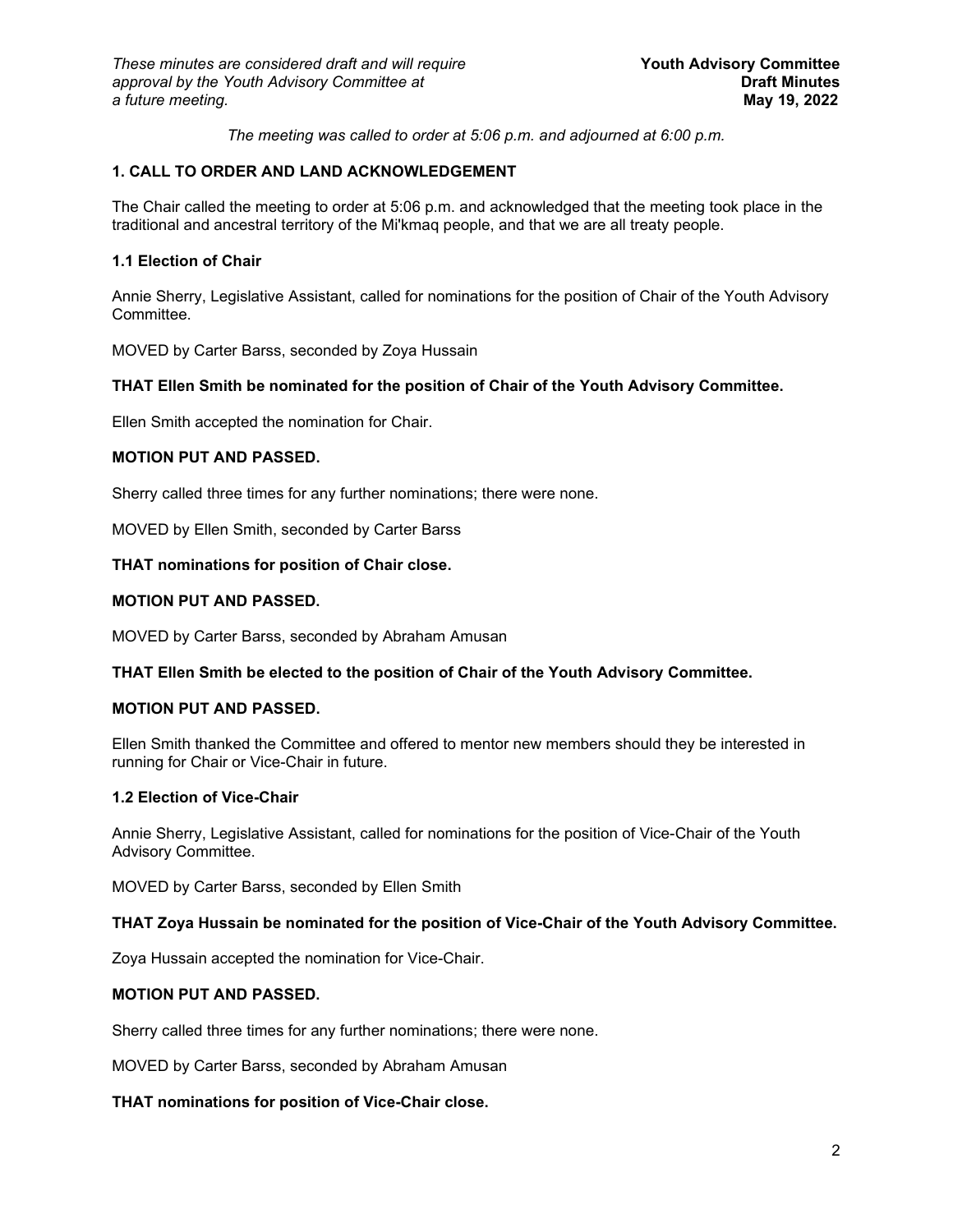# **MOTION PUT AND PASSED.**

MOVED by Carter Barss, seconded by Ellen Smith

### **THAT Zoya Hussain be elected to the position of Vice-Chair of the Youth Advisory Committee.**

# **MOTION PUT AND PASSED.**

### **2. COMMITTEE CHECK IN**

Members of the Committee updated on their recent activities, spoke about their school and work commitments, and commented on enjoying the fine weather.

#### **3. APPROVAL OF MINUTES – May 20, 2021, July 19, 2021, and April 20, 2022**

MOVED by Carter Barss, seconded by Zoya Hussain

**THAT the minutes of May 20, 2021, July 19, 2021, and April 20, 2022 be approved as circulated.**

#### **MOTION PUT AND PASSED.**

# **4. APPROVAL OF THE ORDER OF BUSINESS AND APPROVAL OF ADDITIONS AND DELETIONS**

Additions*:* None Deletions*:* None

MOVED by Carter Barss, seconded by Abraham Amusan

# **THAT the agenda be approved as presented.**

# **MOTION PUT AND PASSED.**

Later in the meeting, the following was deferred to a future meeting of the Youth Advisory Committee:

- Item 10.1.2 Youth Advisory Committee 2022 Meeting Schedule
- Item 10.1.3 2022 Work Plan Discussion and Approval

# **5. BUSINESS ARISING OUT OF THE MINUTES - NONE**

# **6. CALL FOR DECLARATION OF CONFLICT OF INTERESTS - NONE**

# **7. CONSIDERATION OF DEFERRED BUSINESS – NONE**

**8. CORRESPONDENCE, PETITIONS & DELEGATIONS 8.1 Correspondence – None 8.2 Petitions – None 8.3 Presentations – None**

# **9. INFORMATION ITEMS BROUGHT FORWARD – NONE**

# **10. REPORTS/DISCUSSION**

**10.1 STAFF**

**10.1.1 Community Mobilization Teams and Public Safety Strategy Presentation**

The following was before the Youth Advisory Committee: